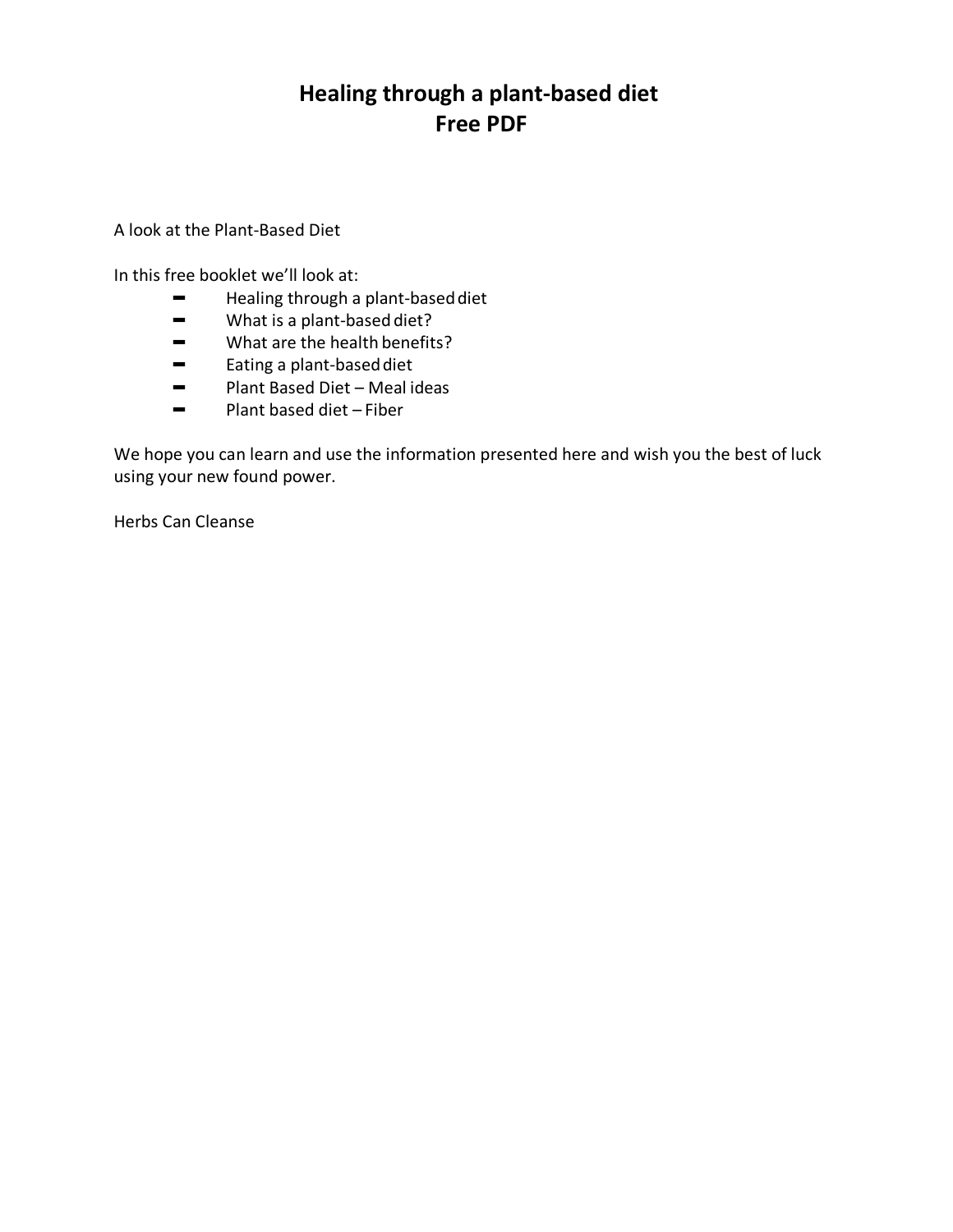<span id="page-1-0"></span>Healing through a plant-based diet

Over the last five or so years, people have begun to talk about following a plant-based diet.

This diet can refer to anything from what we used to call veganism all the way to a diet that is partially vegetarian, but may include fish, poultry, or other animal meats, and everything in between. But, it



represents a shift in focus from the some-times political discussions that vegan or vegetarian diets often provoke. Instead of focusing on problems in the food production and supply chain, it focuses on what you can do to improve your health by shifting your diet.

What is a plant-based diet?

Any diet rich in plant foods can be referred to as "plant-based." At some point around 2011-12, more and more dieticians and other health care professionals began to refer to a range of diets this way to help them focus on health benefits with their patients. It also gives us the opportunity to implement gradual changes, which (for many) may be much simpler than a sudden, dramatic change. Our bodies adjust better with slow and steady change. When you follow a plant-based diet, you shift your own focus to thinking of foods as sources of health and wellness, and your food choices are one way to heal yourself! You can begin the healing process by choosing more of the plant foods you love!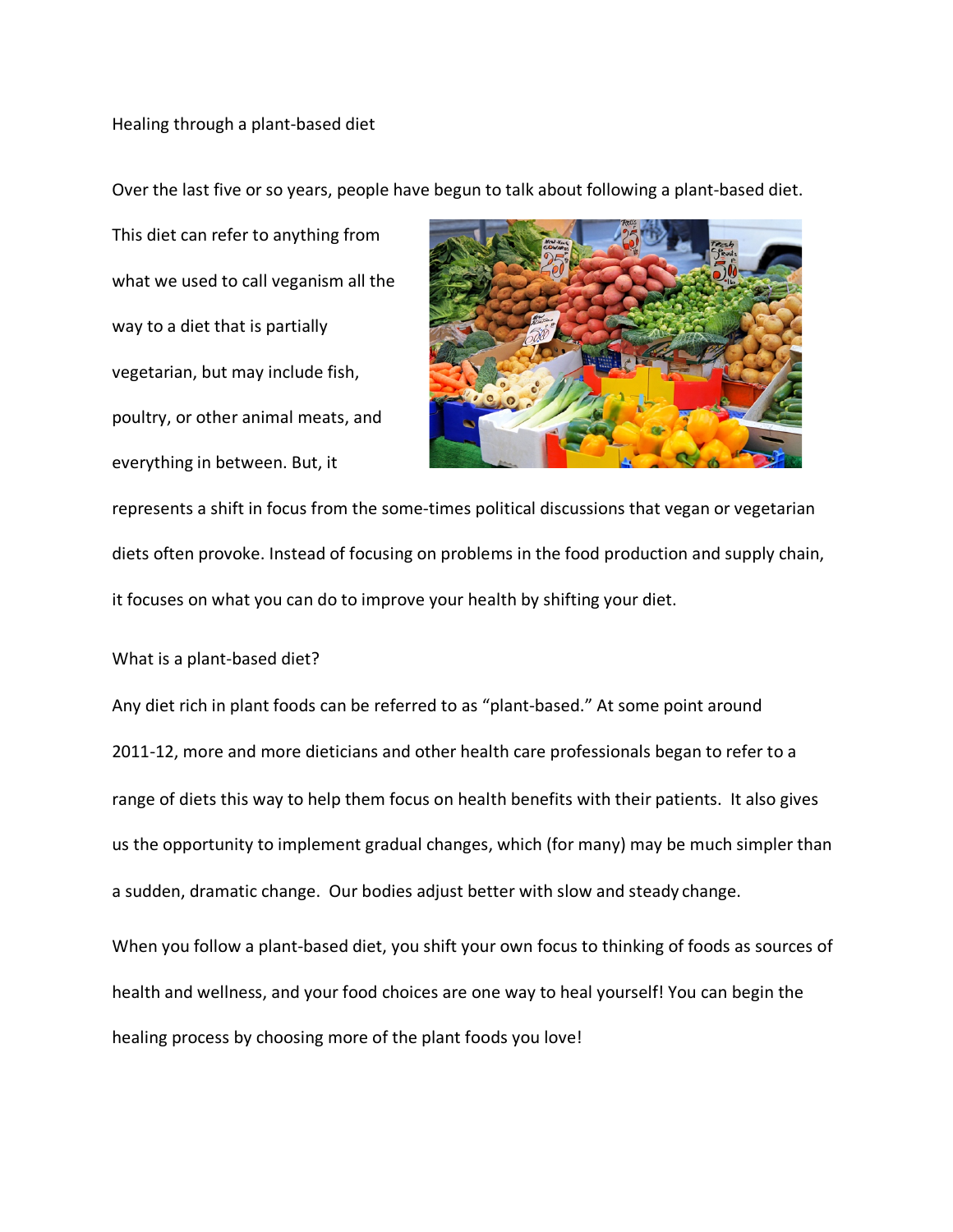## <span id="page-2-0"></span>What are the health benefits?

A study published in The Permanente Journal in 2015

(https://www.ncbi.nlm.nih.gov/pmc/articles/PMC4315380/) showed that a plant based diet may decrease the risk of coronary artery disease. Following such a diet may also aide in weight loss (http://www.andjrnl.org/article/S2212-2672(14)01763-8/fulltext/). So, just simple changes to your diet may help you avoid certain types of heart disease and loose weight!

But, an earlier study also found that following such a diet was associated with a reduction of up to 20% in the risk of type 2 diabetes!

(https://www.ncbi.nlm.nih.gov/pmc/articles/PMC4907448/).

We are also learning from these studies that the quality of the foods makes a difference. These studies have shown that choosing an apple over 8 ounces of apple juice is a more healthy choice. Avoiding refined grains such as white rice, and replacing with riced cauliflower or quinoa are also healthier plant-based choices.

Where are you on the spectrum? Still eating mostly meat and potatoes? Somewhere in between? In our next blog, we'll learn about easy choices to make on a daily basis to help you make healthier dietary choices!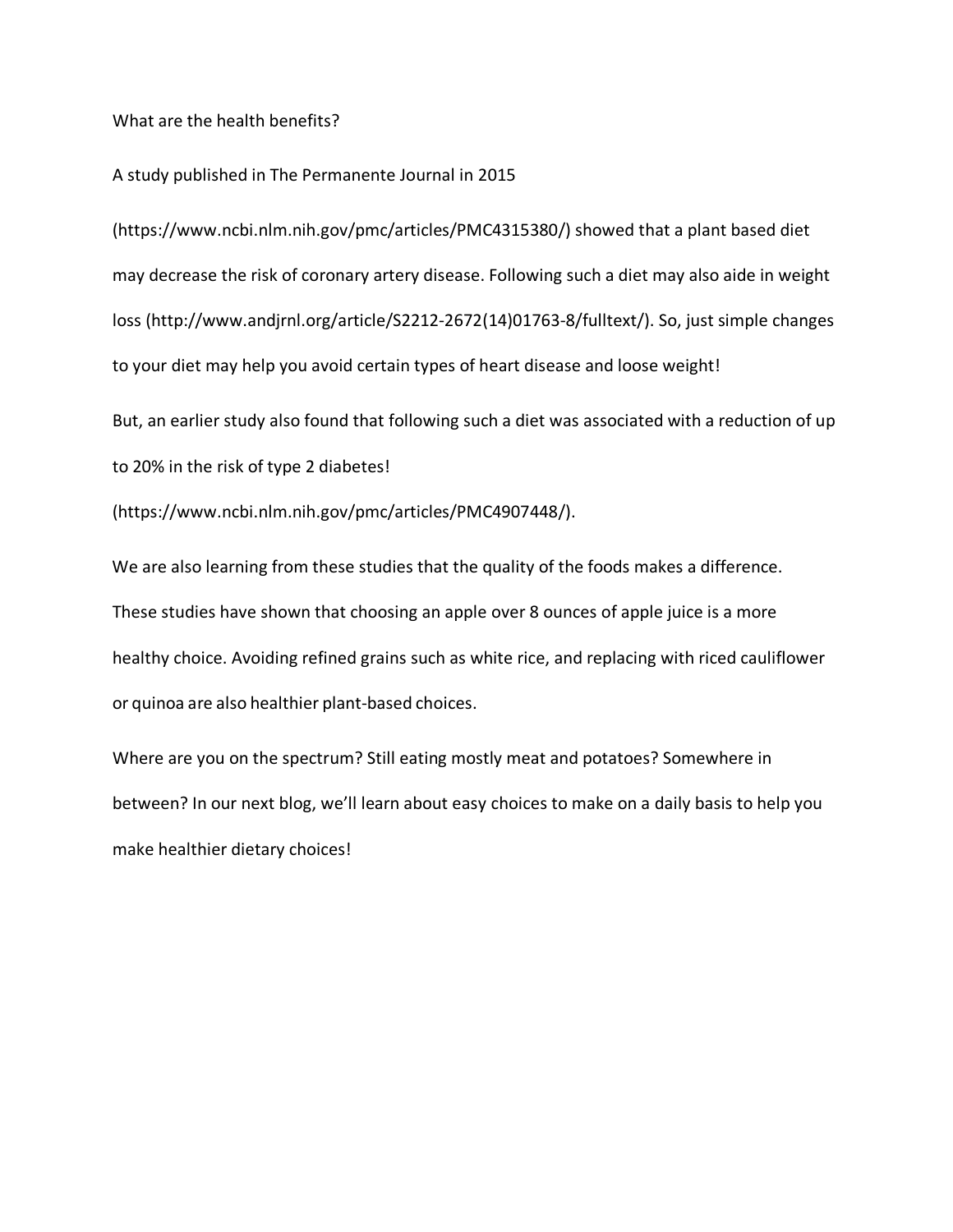<span id="page-3-0"></span>Eating a plant-based diet

More and more people are turning to plant foods to increase their health and avoid certain diseases and illnesses. You've probably heard of at least one celebrity who follows a variation of this diet! This means that more and more popular press will focus on plant-based foods and diets, more and more manufactures will try to support this trend to gain sales, and we (the consumer) will have easier access to quality foods!

But, once you decide to include more plants in your diet, how do you get started? It's easy! Here are some ideas.



**First, focus on whole or minimally processed foods**. This could mean something as simple as buying whole potatoes and prepare them yourself instead of getting the easy to prepare instant mashed potatoes! It takes only

5-10 minutes more to get the potatoes in the pot, and then the rest is easy. When you make them yourself, you control the amount of salt and fat you include. Instead of adding butter and cream to the potatoes, try boosting flavor with crushed garlic and a bit of parsley for color.

Or, if you already cook your own potatoes (for example) but you're beginning to worry about the questionable nutritional value of the basic russet, you might shift to sweet potatoes instead! With their deep, rich color, sweet potatoes are high in beta-carotene and fiber. They are in excellent next step in your plant-based diet journey.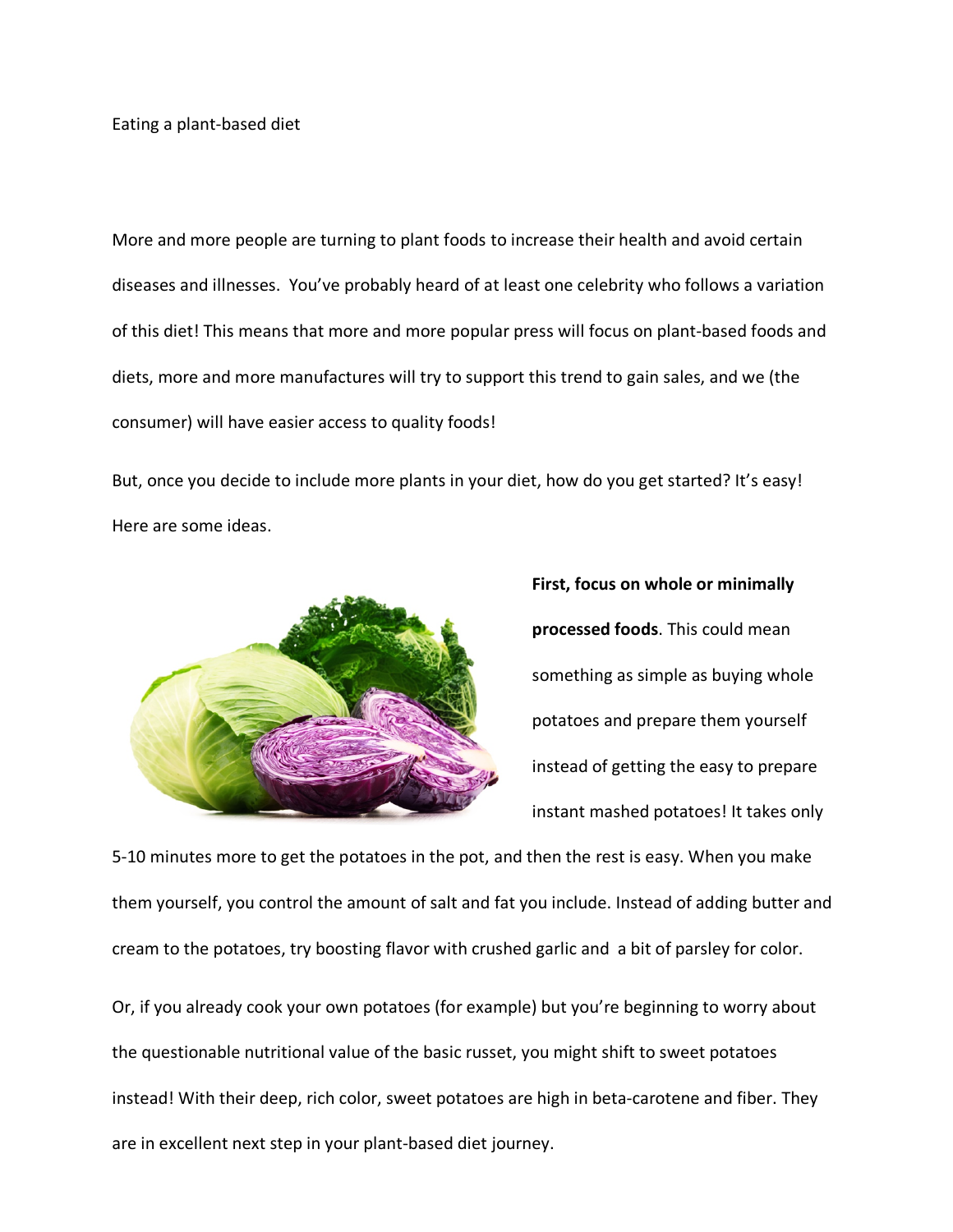Another idea to increase fiber and nutrition would be to replace rice with quinoa or riced cauliflower. If you tolerate them well, you might also replace (either completely or partially) white or brown rice with your favorite legume.

**Second, shift the balance of what you put on your plate**. Vegetables, grains, and legumes

should occupy three-quarters of your plate. Follow your grandmother's advice, and make sure you see lots of color variation in the foods you're eating. If you still want to include meat, use it as a seasoning in



cooking (for example a bit of pork belly in with the beans or chicken wings in a big pot of broth) rather than 8-10 ounces of steak on your dinner plate. If you want eggs and dairy, limit these foods to 1-2 times a week.

As you plan your meals for the week, think about these ideas! Whether it's breakfast, lunch, or dinner, choose one meal to focus on this week. How can you replace the animal products with satisfying, healthy plant-based foods? Enjoy being creative! In our next blog, we'll start going meal by meal with some handy, tasty, and simple recipes and menu ideas.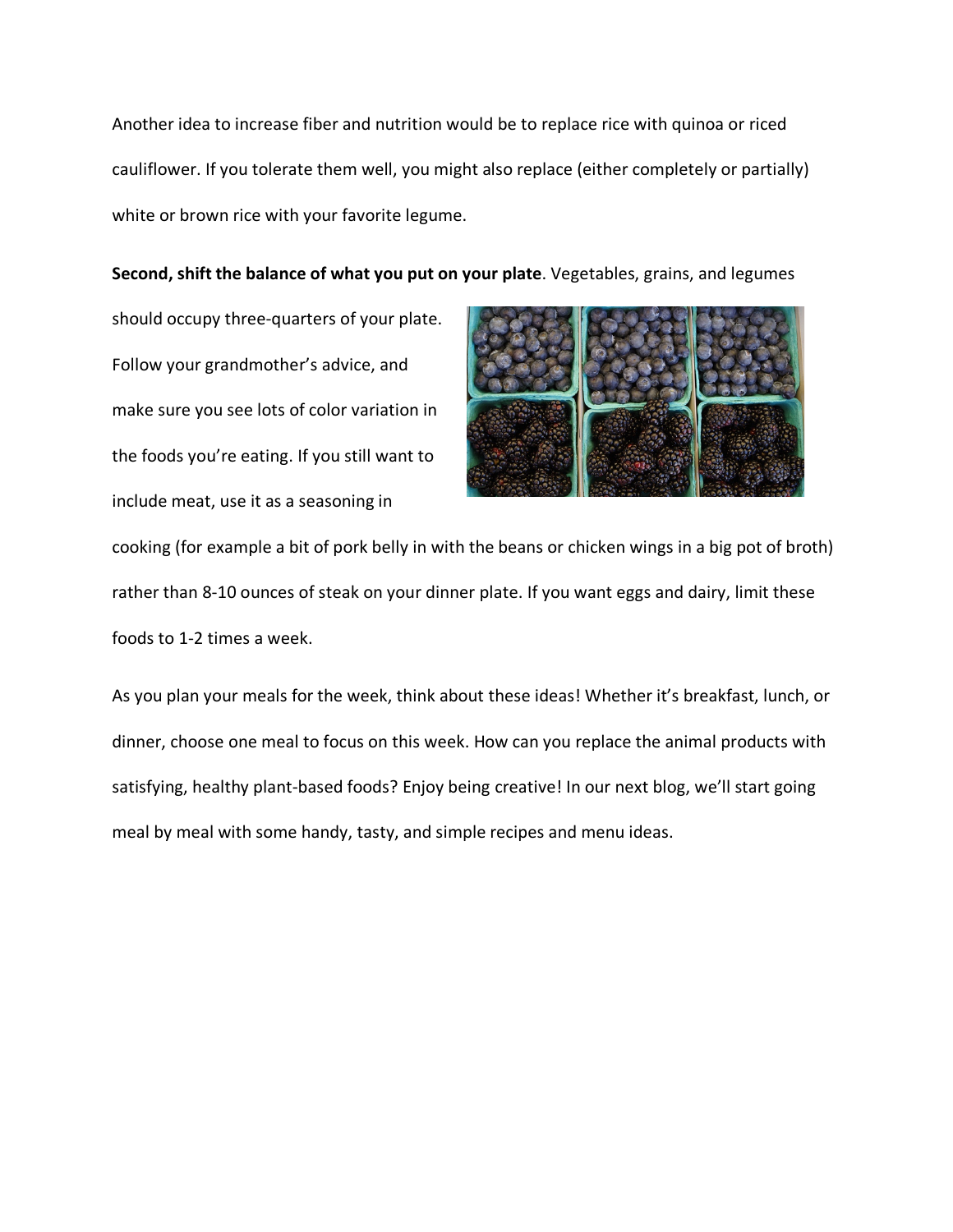<span id="page-5-0"></span>Plant Based Diet – Meal ideas

You've read a little about plant-based diets, and you're convinced that making these kinds of dietary shifts will support the health of you and your family. But, who has time to create a whole new approach to meal prep? It's hard in today's world, with our busy lives, to make such changes.

Cleanse Purify is dedicated to your health! In this blog, we'll provide some easy ideas to replace your regular meat-based meals with something that's better for you but still can be enjoyed by the whole family!

First, we recommend stocking up on grains and legumes that your family enjoy. These have a long shelf-life and can be prepared in bulk once a week for use throughout the week. It's good to know the general protein and fiber content of each of them, so you can combine them into nutrient dense dishes. In this blog we'll discuss high protein grains. Next time we'll learn about fiber content!

Some high-protein grains are:

**Quinoa**: This celebrity grain is actually a seed! It comes from the same family as sugar beets and spinach, and it has a lot going for it. A staple of the indigenous people of the Andes, this tiny seed is easy to cook and digest, and contains 8 grams of protein per serving! Quinoa is also gluten free and high in necessary minerals.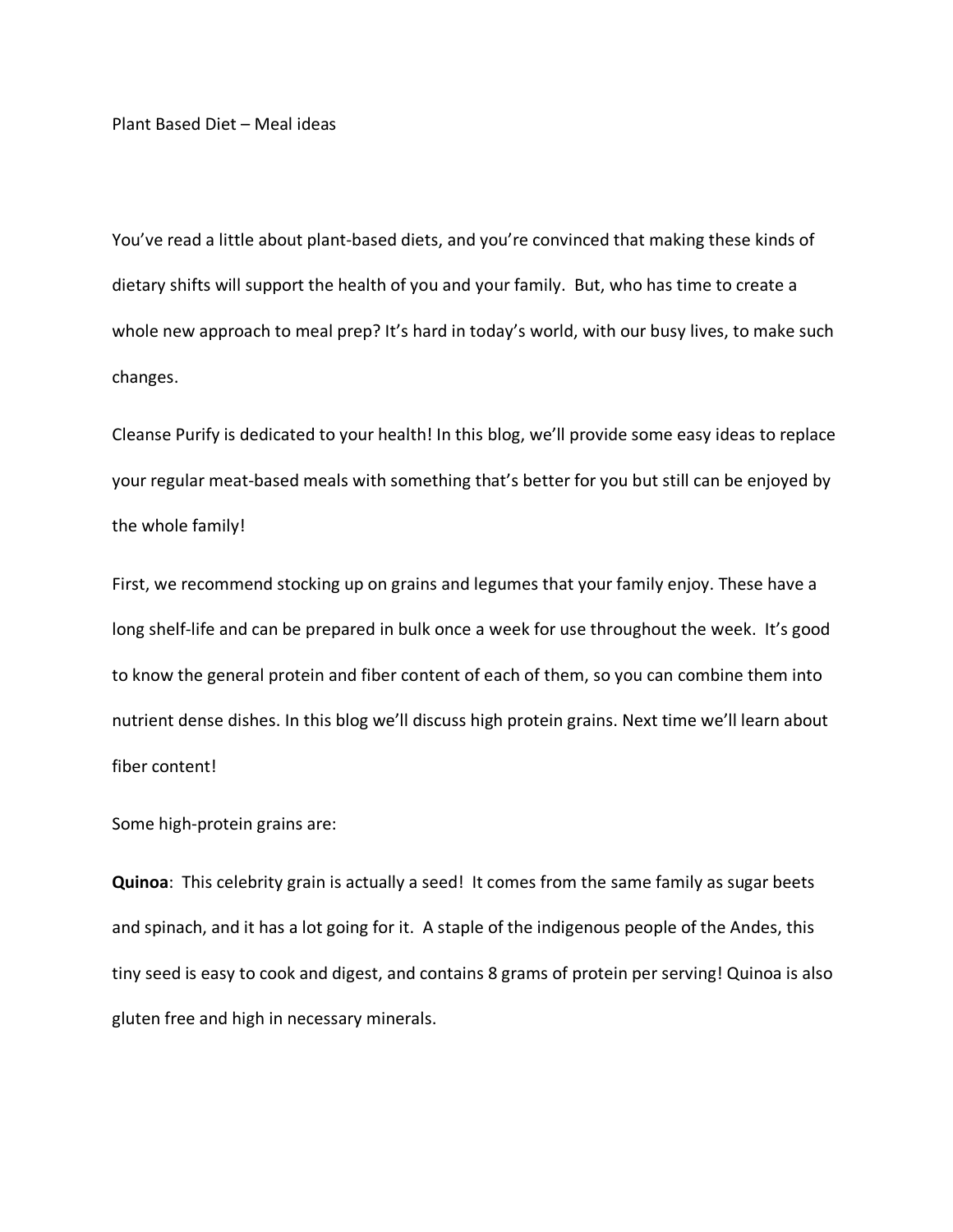**Buckwheat**: These days, we hear about buckwheat most in relation to honey! Its fragrant flowers attract bees, and the nectar imparts a unique flavor to the honey. However, this ancient grain has a history of use across Europe and Asia as long ago as 4,000 BC! Each 1-cup serving contains 6 grams of protein.

**Einkorn**: This is the earliest known form of wheat. As such, it does contain gluten! However,



many gluten intolerant folks have found they can digest this grain. (If you are gluten intolerant, follow the instructions of your health care professional if you consider trying this grain.) Very nutritionally dense, Einkorn contains a whopping 9 grams of protein per 2 oz (uncooked) serving. It is also high in such

necessary trace minerals as lutein, manganese, phosphorus, etc. Well worth considering!

For some ideas on how to use these ancient grains, please check back soon! Herbs Can Cleanse is working on a recipe kit to help you in your transition!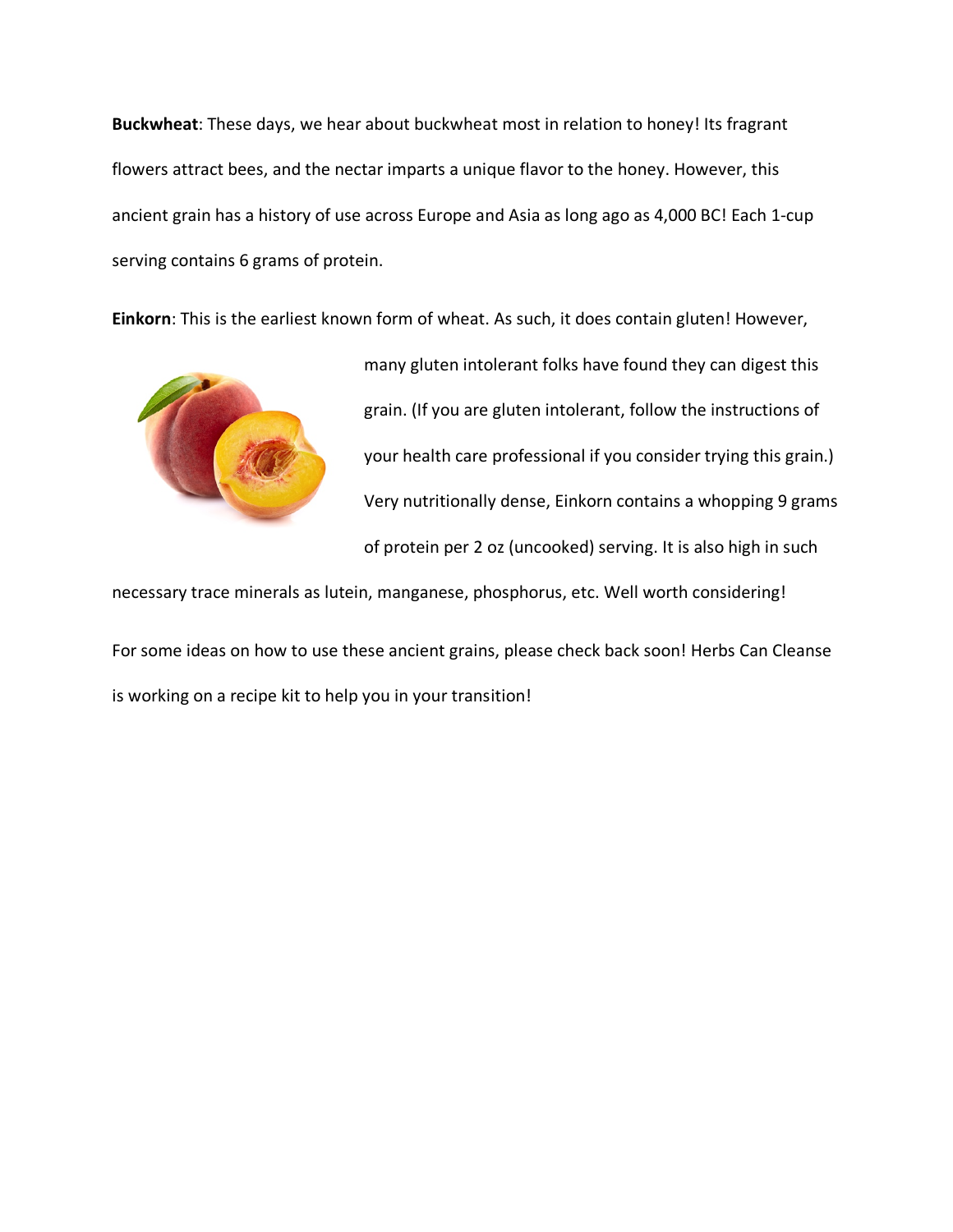<span id="page-7-0"></span>Plant based diet – Fiber

In the last section we discussed protein content of certain ancient grains. This time, let's look at fiber! Fiber plays an important role in your diet, and may help reduce cholesterol and prevent type 2 diabetes. Fiber also helps us maintain digestive regularity and aids in cleansing your gut.

Of course, some of our grains double up in this arena, being high in both protein and fiber. Quinoa is one of these!

## Others include

Oats: Described by some as the healthiest grain, oats (look for steel cut oats because they are minimally processed) more than 8 grams of fiber per half cup of uncooked oats. Even steel cut oats are easy to cook of you know a few tricks, such as soaking them overnight.

Popcorn: When you reach for a snack, try popcorn! Containing 14.5 grams of protein per 100

gram serving, this is very satisfying. Beware of adding a lot of butter and salt. Instead, try nutritional yeast, garlic powder, and a small amount of health fat to boost flavor if you desire.



Chia seeds: These tiny black seeds that are immensely popular in the natural health community. They are highly nutritious, with

lots of magnesium, phosphorus, calcium, and magnesium. And each ounce contains 10 grams of protein!

High fiber legumes include split peas (1 cup contains over 16 grams of fiber), lentils (15 grams of fiber per cup), and black beans (15 grams of fiber per cup) are all easy to store and cook, and are very versatile.